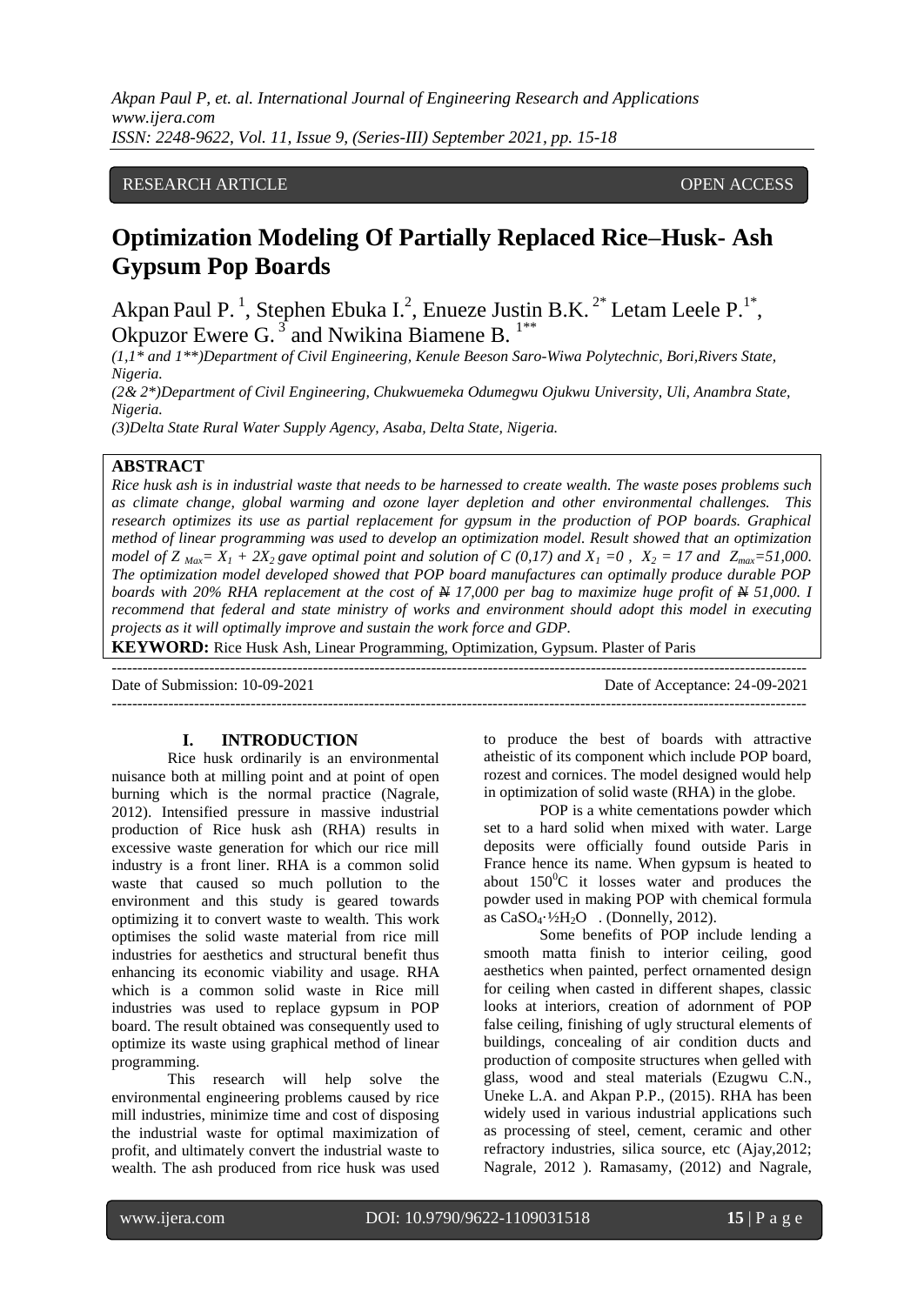(2012) discussed so much on the physical and chemical properties of RHA. Research showed that RHA has High silica content when burnt at  $650^{\circ}$ c- $700^{\circ}$ c, reduces its carbon content and increases its surface area (Nagrale, 2012). In the view of Ramasamy, (2012) rice husk used as a replacement for cement can increase in compressive strength, decrease in chloride iron penetration as a result of reduction in the volume of large pores, Lower permeability when mixed with a superplasticizer, Improve resistance sulphate and alkali attack due to the presence of high amount of silica and increase resistance to acid attack, freezing and thawing).

RHA is used for the preparation of silica powder which is a good replacement for cement in concrete construction works with improved durability and reduce environmental impact (Ragini P., Rajendra, D. and Jyotsna M., 2014). The work of Mohamed R., Mkhalid A. and Barakat B. , (2015) showed that rice husk ash can also be used as a renewable source for the production of zeolite NaY, and high capacity lithium batteries.

## **II. MATERIALS AND METHODS**

The materials and method adopted in this research was based on the work of Ezugwu C.N. et.al., (2015). A hypothetical case was used to formulate the model. Abakaleke Rice Mill is located at Izzii town, Abakaleke local government area in Ebonyi state of Nigeria with geographical coordinates of 6°20′N and 8°06′E. During the cause of carrying out field survey on the problems of solid waste management, it was discovered that the most recyclable options was to Optimize Rice Husk Ash which is one of the waste found within that area. Two basic ingredients A, and B are used to produce the options. The maximum availability of A is N 17,000 which is the total production cost of the POP boards/bag while that of B is the maximum crushing strength of boards with respect to the ratio of the maximum strength obtained from the 0% and 20% RHA replacement . The requirements of the ingredients per bag of the RHA for developing the model to optimize the solid waste are summarized the table 1.

|              | Gypsum with 20% RHA<br>replacement           |                                             | Maximum resources and<br>crushing strength availability<br>(Thousand Naira) |
|--------------|----------------------------------------------|---------------------------------------------|-----------------------------------------------------------------------------|
|              | Gypsum with $0\%$<br>RHA replacemtn( $X_1$ ) | Gypsum with 20% RHA<br>replacement( $X_2$ ) |                                                                             |
| Ingredient A |                                              |                                             |                                                                             |
| Ingredient B |                                              |                                             | 40                                                                          |

**Table 1: Requirement of ingredient per bag of RHA to develop the optimization model**

Market survey revealed that the maximum cost of production using Gypsum with 0% RHA replacement option is limited to  $N$  7,000 per bag while gypsum with 20% RHA replacement option is limited to

 $\cancel{\text{N}}$  6,000 per bag daily. The price per bag is  $\cancel{\text{N}}$  7,000 for boards with 0% RHA replacing and  $\overline{N}$  6,000 for boards with 20% RHA. The benefit obtained for both POP boards with 20 % or 0% replacement of RHA is N 8,000. Table 2 below showed the cost of production in unit per bag and it relative benefit.

| Table 2: Cost and benefit accrued in POP boards production in unit per bag |  |
|----------------------------------------------------------------------------|--|
|----------------------------------------------------------------------------|--|

|                      | Cost of production (Unit/bag) | Benefit (Unit/bag in |  |
|----------------------|-------------------------------|----------------------|--|
|                      | in thousands of Naira)        | thousands of Niara)  |  |
|                      |                               |                      |  |
| Gypsum with 0% RHA   |                               |                      |  |
| replacement( $X_1$ ) |                               |                      |  |
| Gypsum with 20% RHA  |                               |                      |  |
| replacement( $X_2$ ) |                               |                      |  |

Firstly, mathematical representation of the linear programming model. This can be stated as: Maximized Z= (8-7)  $X_1 + (8-6) X_2$ . Base on the senero from the above table, the benefit that will

accrue in producing the POP boards with maximum profit is  $Z_{\text{Max}} = X_1 + 2X_2$ 

However there are two constrains.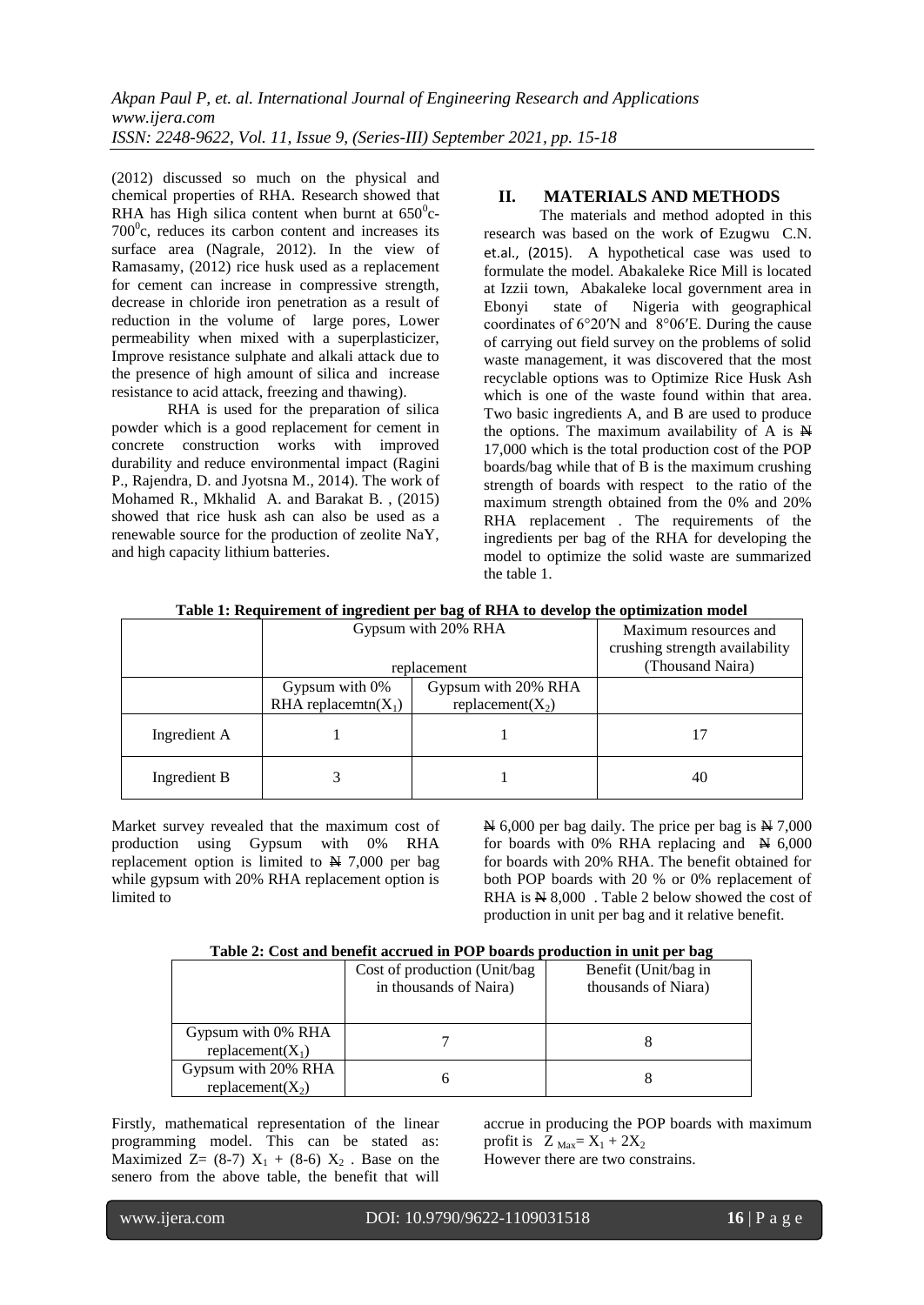*Akpan Paul P, et. al. International Journal of Engineering Research and Applications www.ijera.com ISSN: 2248-9622, Vol. 11, Issue 9, (Series-III) September 2021, pp. 15-18*

1. The first constraint limits the total cost of production of POP boards with 20% RHA replacement to be below N17, 000 per bag.

2. The second constraint limits the total strength of the board developed to be less than 40Mpa.

#### **Model Formulation**

Maximize  $Z = X_1 + 2X_2$ Subject to Ingredient A:  $X_1 + X_2 \le 17$ Ingredient B:  $3X_1 + X_2 \le 40$ :  $X_1 \geq 0, X_2 \geq 0$ 

Where  $X_1$  is the gypsum board produced with 0% RHA replacement material and  $X_2$  is the gypsum board produced with 20% RHA replacement material and Z is the profit maximized.

Secondly**,** putting the mathematical representation in standard form. This can be state as:

Maximize  $Z = 2X_1 + 3X_2$ Subject to Ingredient A:  $X_1 + X_2 = 17$ Ingredient B:  $3X_1 + X_2 = 40$ :  $X_1, X_2 = 0$ 

For mapping and feasibility region for the constraint by graphical method we can have:

 $X_1 + X_2 = 17$  when  $X_1 = 0$ ,  $X_2 = 17$  also when  $X_2 = 0$ ,  $X_1 = 17$ 

 $3X_1 + X_2 = 40$  when  $X_1 = 0$ ,  $X_2 = 40$  also when  $X_2 = 0$   $X_1 = 13.3$ 

Graphical presentation of these parameters are presented in figure 1

#### **III. RESULTS AND DISCUSSION**

The result of the setting time, compressive strength and loading is same as that presented in the work of Ezugwu C.N. et.al., (2015).



**Figure 1. Graphical presentation of the developed model using linear programming**

From the graph above, the feasible region is BCDE, any point within or on the boundary of the region is feasible solution. Solving the equation of the constrain  $X_1 + X_2 = 17$  and  $3X1 + X_2 = 40$ simultaneously, we have  $X_1$  and  $X_2$  to be 11.5 and 5.5 respectively, resulting to Z  $_{\text{max}}$  = 2X<sub>1</sub> + 3X<sub>2</sub> = 39.5. But the vertex polygon from the feasible region in the graph at point B,C,D and E gave various  $Z_{\text{max}}$  as 0, 51, 39.5 and 34 respectively. Hence the highest Z  $_{\text{max}}$  occurred at point C (0,17) with optimal point of 51. Therefore the optimum solution of the formulated model is  $X_1 = 0$ ,  $X_2 = 17$ and  $Z_{\text{max}} = 51$ .

This implies that investing N17,000 per bag to produce POP boards using gypsum with 20% RHA replacement will optimally accrue enormous benefit of N 51,000

#### **IV. CONCLUSION**

The research optimizes solid waste materials from our rice mill industries to produce